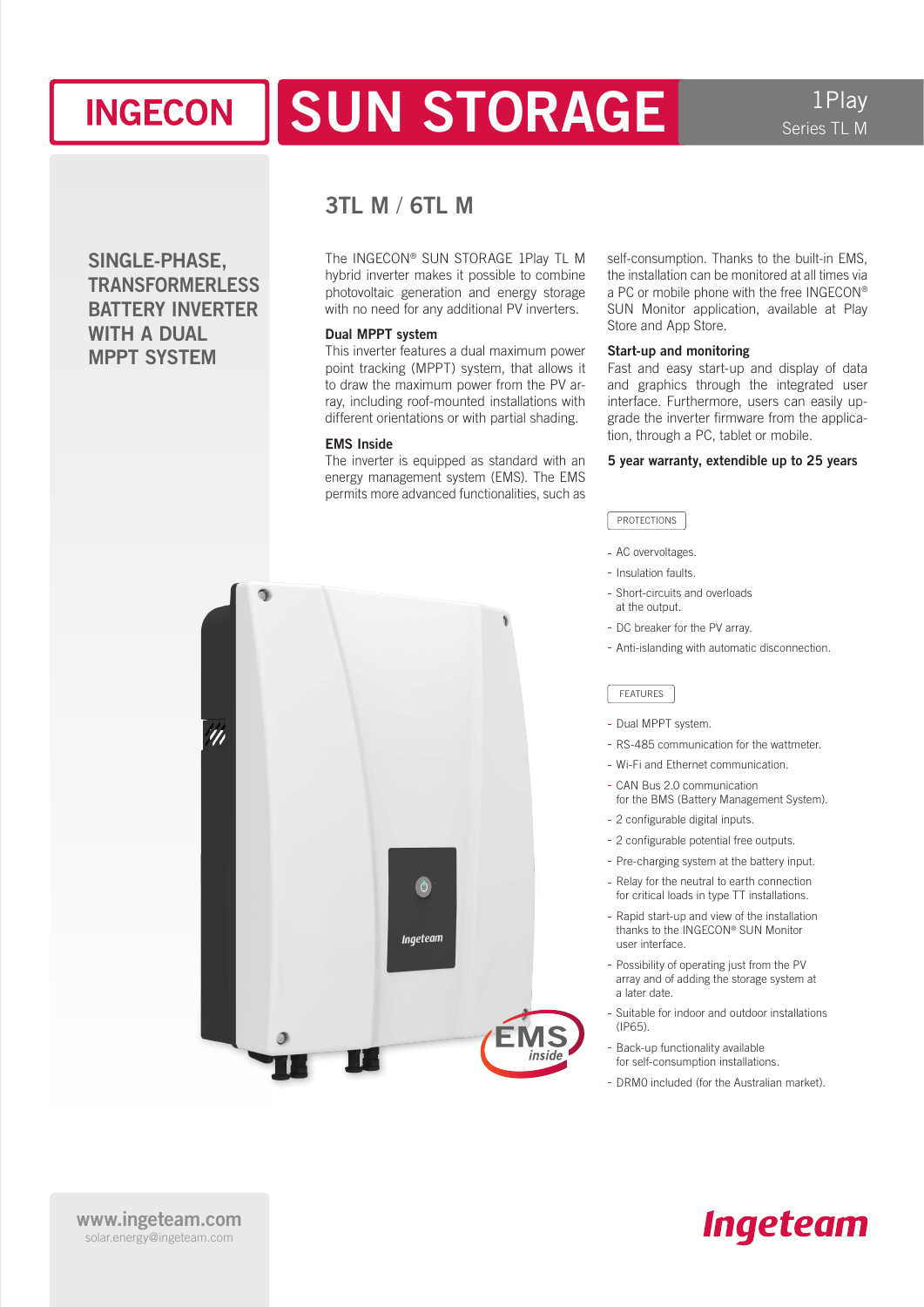PV+battery hybrid systems, stand-alone and grid-connected

#### OPERATING MODES:

#### GRID CONNECTED MODES

#### - Self-consumption Mode

This operating mode is directed at grid connection systems with renewable energy sources, in order to minimise grid consumption. If the energy generated is greater than demand, then any surplus energy could either be used to charge the batteries or to be injected into the grid. In addition, it features a back-up functionality so that, in the event of a grid outage, the inverter can power the critical loads from the batteries and PV panels.

#### UPS mode

This operating mode has been designed for systems where grid outages are long and frequent, meaning that a back-up power source is required. In order to guarantee a power source, the inverter maintains the batteries charged. During a grid outage, the inverter generates an AC network and the energy stored in the batteries is used to power the critical loads. Its rapid response time means that the grid outage is insignificant for most loads.

#### STAND-ALONE MODE

The INGECON® SUN STORAGE 1Play TL M inverter generates a stand-alone AC grid and acts as a grid manager, guaranteeing the correct balance between PV generation, consumption and the storage system.

It is equipped with a relay for the neutral to earth connection of the system loads in order to create a TT standalone network. Moreover, the inverter permits the connection of an auxiliary generator, which can be startedup through a potential-free output for charging the batteries.







**Ingeteam**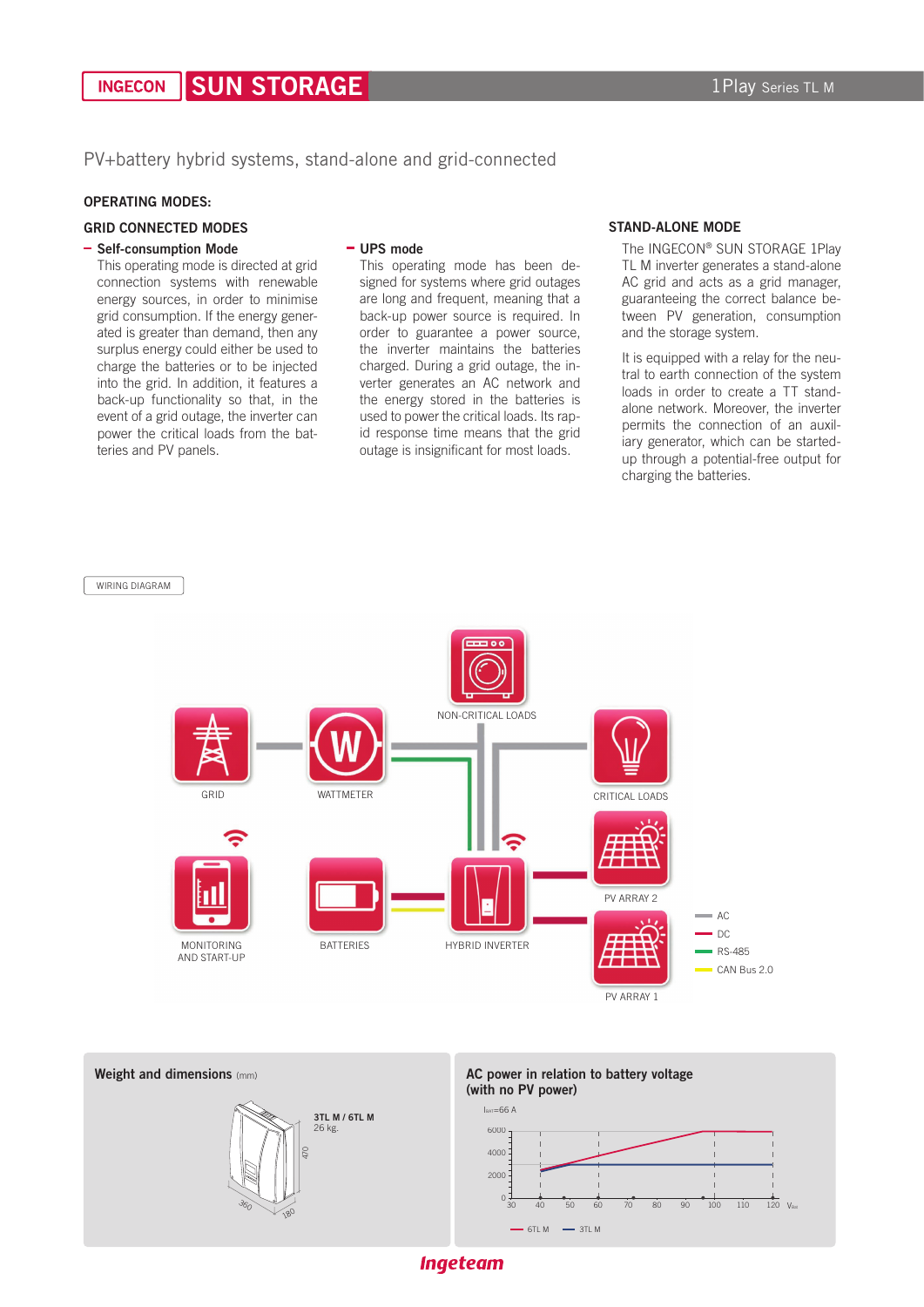#### SUN STORAGE **INGECON**

|                                                                                                                                                                                                                                                                                                                                                                                                                                                                           | 3TL M                                                                                                                                                                                                                                                                           | 6TL <sub>M</sub>        |
|---------------------------------------------------------------------------------------------------------------------------------------------------------------------------------------------------------------------------------------------------------------------------------------------------------------------------------------------------------------------------------------------------------------------------------------------------------------------------|---------------------------------------------------------------------------------------------------------------------------------------------------------------------------------------------------------------------------------------------------------------------------------|-------------------------|
| <b>Battery input (DC)</b>                                                                                                                                                                                                                                                                                                                                                                                                                                                 |                                                                                                                                                                                                                                                                                 |                         |
| Voltage range <sup>(1)</sup>                                                                                                                                                                                                                                                                                                                                                                                                                                              | $40 - 450V$                                                                                                                                                                                                                                                                     |                         |
| Maximum charge / discharge current                                                                                                                                                                                                                                                                                                                                                                                                                                        | 66 A                                                                                                                                                                                                                                                                            |                         |
| Type of battery                                                                                                                                                                                                                                                                                                                                                                                                                                                           | Lead-acid, ion-lithium (LG, BYD, Pylontech) <sup>(2)</sup>                                                                                                                                                                                                                      |                         |
| Communication with ion-lithium batteries                                                                                                                                                                                                                                                                                                                                                                                                                                  | CAN Bus 2.0                                                                                                                                                                                                                                                                     |                         |
| PV input (DC)                                                                                                                                                                                                                                                                                                                                                                                                                                                             |                                                                                                                                                                                                                                                                                 |                         |
| PV array maximum power                                                                                                                                                                                                                                                                                                                                                                                                                                                    | 11.5 kWp                                                                                                                                                                                                                                                                        |                         |
| MPP voltage range                                                                                                                                                                                                                                                                                                                                                                                                                                                         | $125 - 480V$                                                                                                                                                                                                                                                                    |                         |
| Maximum input voltage <sup>(3)</sup>                                                                                                                                                                                                                                                                                                                                                                                                                                      | 550 V                                                                                                                                                                                                                                                                           |                         |
| Maximum input current<br>(input 1 / input 2)                                                                                                                                                                                                                                                                                                                                                                                                                              | 12 A / 12 A                                                                                                                                                                                                                                                                     |                         |
| Number of MPPTs                                                                                                                                                                                                                                                                                                                                                                                                                                                           | $\overline{c}$                                                                                                                                                                                                                                                                  |                         |
| Number of inputs (input 1 / input 2)                                                                                                                                                                                                                                                                                                                                                                                                                                      | 1/1                                                                                                                                                                                                                                                                             |                         |
| Grid input (AC)                                                                                                                                                                                                                                                                                                                                                                                                                                                           |                                                                                                                                                                                                                                                                                 |                         |
| Rated voltage                                                                                                                                                                                                                                                                                                                                                                                                                                                             | 230V                                                                                                                                                                                                                                                                            |                         |
| Voltage range                                                                                                                                                                                                                                                                                                                                                                                                                                                             | $172 - 264$ V                                                                                                                                                                                                                                                                   |                         |
| Nominal Frequency                                                                                                                                                                                                                                                                                                                                                                                                                                                         | 50/60 Hz                                                                                                                                                                                                                                                                        |                         |
| Frequency range                                                                                                                                                                                                                                                                                                                                                                                                                                                           | $40 - 70$ Hz                                                                                                                                                                                                                                                                    |                         |
| Network type                                                                                                                                                                                                                                                                                                                                                                                                                                                              | TT/TN                                                                                                                                                                                                                                                                           |                         |
| Rated power                                                                                                                                                                                                                                                                                                                                                                                                                                                               | 3 kW                                                                                                                                                                                                                                                                            | 6 kW                    |
| Max. temperature for rated power                                                                                                                                                                                                                                                                                                                                                                                                                                          | 40 °C                                                                                                                                                                                                                                                                           |                         |
| Maximum current                                                                                                                                                                                                                                                                                                                                                                                                                                                           | 13 Arms                                                                                                                                                                                                                                                                         | 26 Arms                 |
| Power factor                                                                                                                                                                                                                                                                                                                                                                                                                                                              | $0 - 1$                                                                                                                                                                                                                                                                         |                         |
| <b>Critical load output (AC)</b>                                                                                                                                                                                                                                                                                                                                                                                                                                          |                                                                                                                                                                                                                                                                                 |                         |
| Power (25 °C) 30 min, 2 min, 3 s <sup>(4)</sup>                                                                                                                                                                                                                                                                                                                                                                                                                           | 3,500 / 3,900 / 5,080 W                                                                                                                                                                                                                                                         | 6,400 / 6,900 / 7,900 W |
| Maximum current                                                                                                                                                                                                                                                                                                                                                                                                                                                           | 13 Arms                                                                                                                                                                                                                                                                         | 26 Arms                 |
| Rated voltage <sup>(5)</sup><br>Rated frequency <sup>(5)</sup>                                                                                                                                                                                                                                                                                                                                                                                                            | $220 - 240V$                                                                                                                                                                                                                                                                    |                         |
| Power factor                                                                                                                                                                                                                                                                                                                                                                                                                                                              | 50/60 Hz<br>$-0.8 \sim 1 \sim 0.8$                                                                                                                                                                                                                                              |                         |
| Back-up function response time                                                                                                                                                                                                                                                                                                                                                                                                                                            | 12 ms                                                                                                                                                                                                                                                                           |                         |
|                                                                                                                                                                                                                                                                                                                                                                                                                                                                           |                                                                                                                                                                                                                                                                                 |                         |
| <b>Features</b>                                                                                                                                                                                                                                                                                                                                                                                                                                                           |                                                                                                                                                                                                                                                                                 |                         |
| Maximum efficiency<br>Euroefficiency                                                                                                                                                                                                                                                                                                                                                                                                                                      | 95.5%<br>95.1%                                                                                                                                                                                                                                                                  | 96%<br>95.2%            |
|                                                                                                                                                                                                                                                                                                                                                                                                                                                                           |                                                                                                                                                                                                                                                                                 |                         |
| <b>Cooling system</b>                                                                                                                                                                                                                                                                                                                                                                                                                                                     |                                                                                                                                                                                                                                                                                 |                         |
| Cooling system<br>Air flow                                                                                                                                                                                                                                                                                                                                                                                                                                                | Forced ventilation<br>45 m <sup>3</sup> /h                                                                                                                                                                                                                                      |                         |
| Consumption in stand-by mode                                                                                                                                                                                                                                                                                                                                                                                                                                              | < 10 W                                                                                                                                                                                                                                                                          |                         |
| Operating temperature                                                                                                                                                                                                                                                                                                                                                                                                                                                     | $-20 - +65$ °C                                                                                                                                                                                                                                                                  |                         |
| Relative humidity (non-condensing)                                                                                                                                                                                                                                                                                                                                                                                                                                        | $4 - 100 %$                                                                                                                                                                                                                                                                     |                         |
| Protection class                                                                                                                                                                                                                                                                                                                                                                                                                                                          | <b>IP65</b>                                                                                                                                                                                                                                                                     |                         |
| Maximum altitude                                                                                                                                                                                                                                                                                                                                                                                                                                                          | 2,000 m                                                                                                                                                                                                                                                                         |                         |
| Marking                                                                                                                                                                                                                                                                                                                                                                                                                                                                   | <b>CE</b>                                                                                                                                                                                                                                                                       |                         |
| EMC and safety regulations                                                                                                                                                                                                                                                                                                                                                                                                                                                | EN 61000-6-1, EN 61000-6-2, EN 61000-6-3, EN 61000-6-4, EN 61000-3-11, EN 61000-3-12, EN 62109-1,<br>EN62109-2, AS62040.1, FCC Part 15                                                                                                                                          |                         |
| Grid connection standards                                                                                                                                                                                                                                                                                                                                                                                                                                                 | DIN V VDE V 0126-1-1, EN 50438, CEI 0-21, VDE-AR-N4105:2011-08, G59/3, G83/2, AS4777.2:2015, IEC 62116, IEC 61727,<br>UNE 206007-1:2013, UNE 206006:2011, UNE 217001 IN:2015, NRS097-2-1, ABNT NBR 16149, ABNT NBR 16150,<br>South African Grid code, P.O.12.2, G99, EN 50549-1 |                         |
| Notes: (1) The maximum power supplied by the battery shall be the battery voltage multiplied by the maximum discharge current (2) Consult the Ingeteam website for a list of compatible<br>batteries (3) Never exceed. Consider the voltage increase of the panels 'Voc' at low temperatures (4) In stand-alone mode, these powers are only available if the power of the batteries<br>added to the PV power reaches these values (5) Configurable voltage and frequency. |                                                                                                                                                                                                                                                                                 |                         |

**Ingeteam**